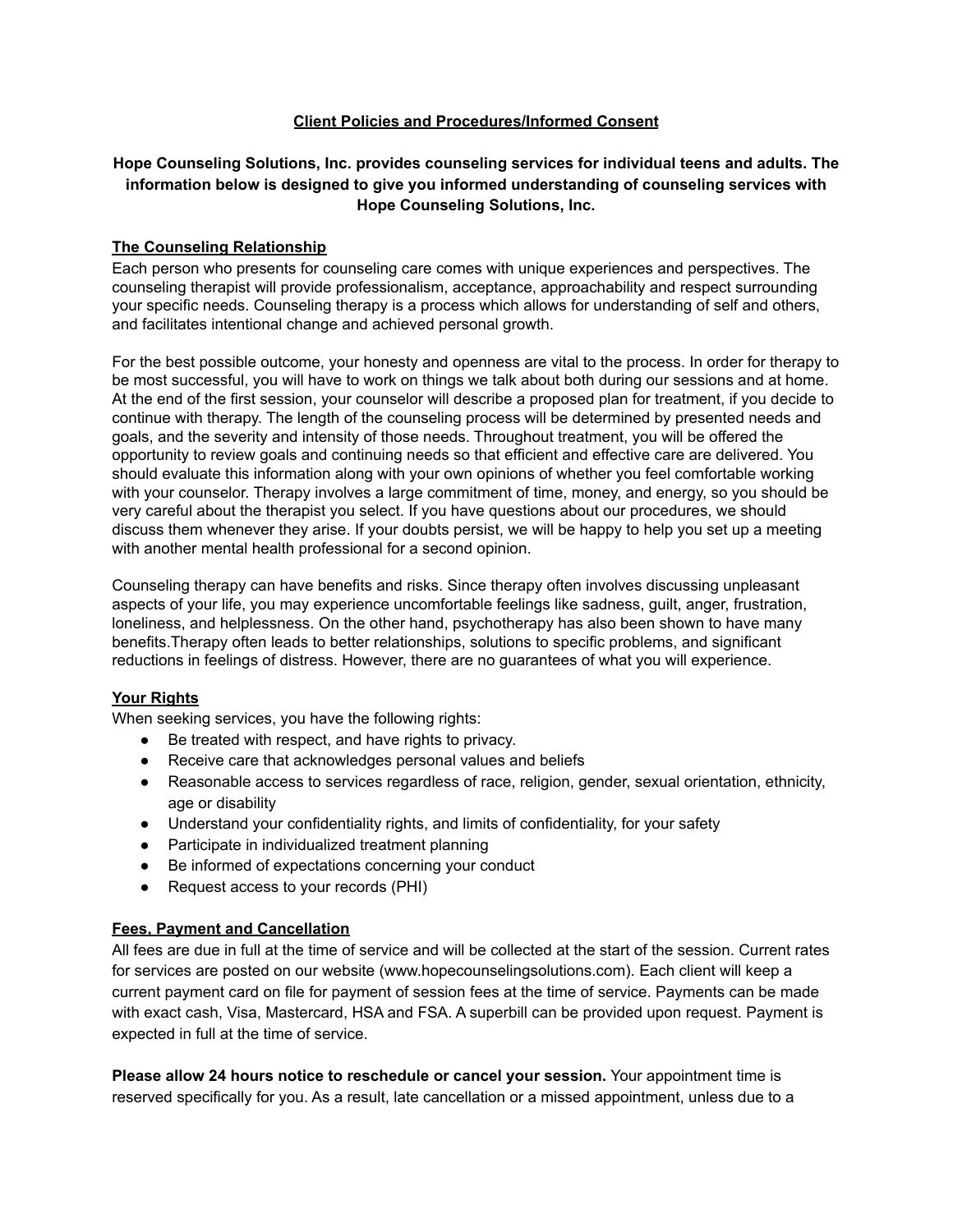serious emergency, inclement weather, or illness, will result in a full fee charge. **In the event of a late cancellation or missed appointment, the full session fee will be charged to your card on file.**

#### **Services Offered and Clients Served**

At Hope Counseling Solutions, Inc., the therapeutic approach is eclectic in nature, designed to be efficient, effective and ethical. We offer a warm, accepting environment that allows you to disclose challenges and find effective solutions. We serve teens and adults, ages 12 and older.

Hope Counseling Solutions, Inc. values spirituality as an integral part of a person's identity and recognizes this as a basis by which mental health and thriving relationships can be achieved. While we are Christian in orientation, we are comfortable working with individuals with different spiritual backgrounds.

# **Brainspotting**

Brainspotting is a therapeutic approach which can be offered in addition to other treatment modalities. In that a client seeks Hope Counseling Solutions, Inc. specifically for brainspotting services, while receiving care from other mental health providers, a release of information will be necessary to coordinate care.

During a brainspotting session, a client participates in an individual session in which a topic, emotion, or physical sensation is targeted through eye placement. Throughout the session, client and therapist collaborate, allowing the brain to perform subconscious processing. The client is able to verbalize as much or as little as is desired throughout the session. As the session draws to a close, client and therapist again collaborate to transition client back to daily routine. The brain may continue neural processing for the next 1-3 days. Instructions regarding monitoring internal processing outside of session will be provided.

As with all therapies, clients do not experience identical processes with Brainspotting. The most common responses are to feel a change in energy, emotions, physical symptoms or psychological symptoms. Still some participants report no change. You are always welcome to discuss questions or concerns about your experiences in Brainspotting process. You may do this during a session when the experience occurs, in a future session, or between sessions through written communication or a phone call.

#### **Online Counseling**

Hope Counseling Solutions defines online counseling as therapy sessions that occur via encrypted, HIPAA-compliant video chat. We aim to make the online therapy experience as beneficial as traditional in-office therapy. Current telemedicine licensing laws allow HCS to work with clients who are residents of Indiana.

Online counseling is a great option for clients who have barriers to attending sessions in an office, which might include:

- Busy schedules with work or kids
- Commute time to the office
- Travel
- Living in a rural area
- Would feel more comfortable in their own environment

Session content is kept confidential through encrypted video chat. Just as in face-to-face sessions, online counseling will be provided in a private, closed office to ensure privacy. **Sessions are not to be recorded**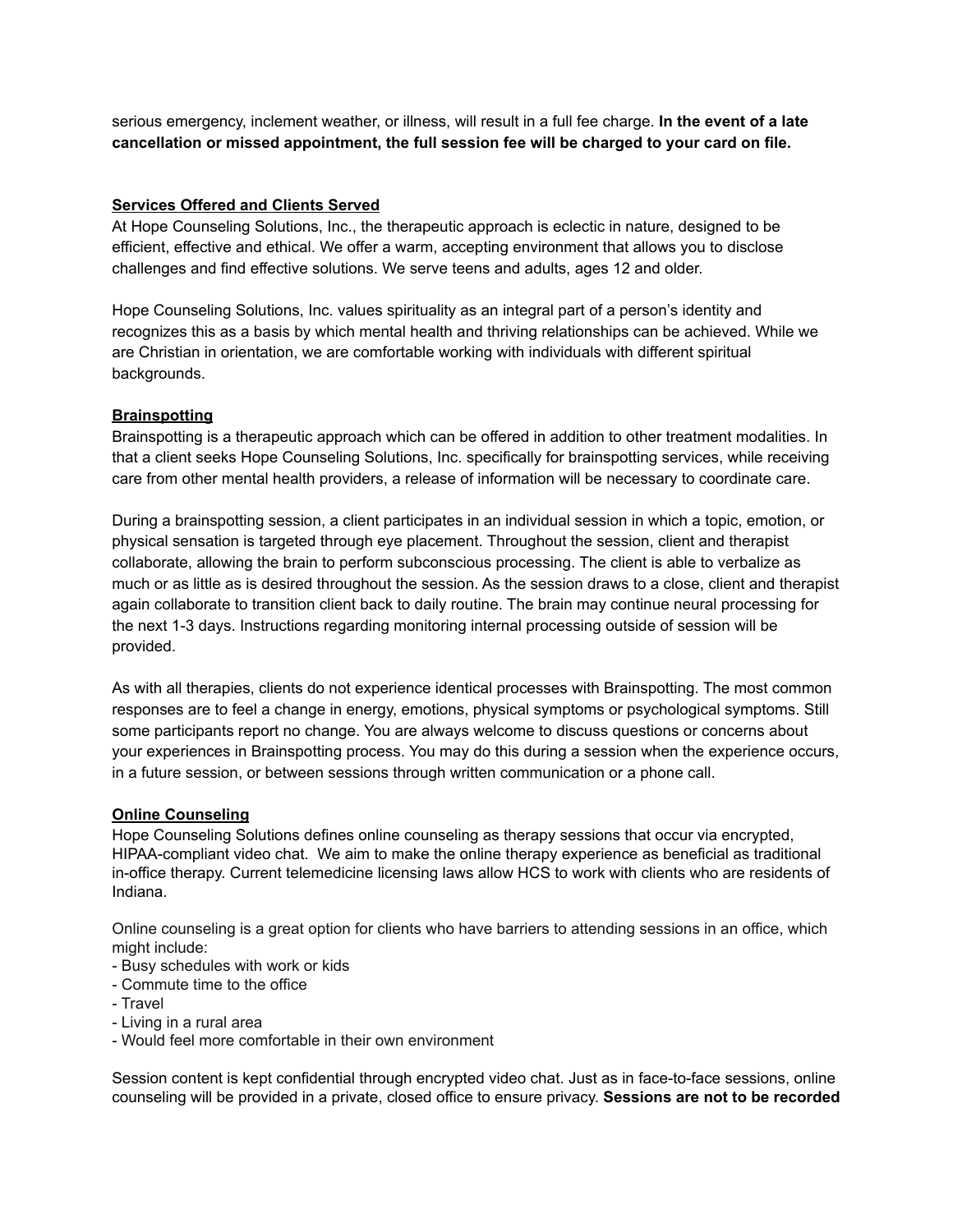**without prior written consent of both the client and the therapist.** Situations such as child abuse, suicidality and homicidality are a few examples of when confidentiality may not be guaranteed.

**It is your responsibility to create a safe, private atmosphere in your environment**. Please take some time to consider how you can create an environment that will feel comfortable as you concentrate on counseling work. This may include removing distractions and asking family members or coworkers not to disturb you during sessions.

#### **Online-based services as care may not be appropriate for your needs. Online therapy is not recommended in the following situations:**

- 1. If you are having thoughts of harming yourself (e.g. suicidal thoughts) or harming someone else (e.g. violent thoughts toward others) or psychotic symptoms. Please call 911 or 1-800-SUICIDE, which is the National Suicide Hotline
- 2. If you are in an abusive or violent relationship.
- 3. If you have been seriously depressed.
- 4. If you have serious substance abuse dependence.

If, during assessment, it is determined that face-to-face is more appropriate for you, an in-person appointment or referrals will be provided.

HCS office is located in central Indiana. **Because you may not live near this area, we will need to identify local resources in case you are in need of services that online therapy cannot provide.** This includes a local hospital and police phone number. Should a life threatening crisis occur, by signing this consent, you agree to call a crisis hotline, call 911 or go to a hospital emergency room.

If we assess that your safety is at risk, we may contact your emergency person listed at the end of this form and/or your local police department to request a welfare check.

**When communicating by Internet or other electronic means, disruptions in service or other technical difficulties will likely occur from time to time.** If we experience a poor connection during an online session, we will attempt to call your phone and we may choose to continue the session over the phone or reschedule. Should a disruption occur at a time of crisis, please call HCS at 317-961-8366. If we are unable to connect with each other and you are experiencing a mental health crisis, please call 911 or go to your nearest emergency room.

# **Confidentiality/Privileged Communication**

Content of all sessions will remain confidential to persons outside the counseling process with exceptions as noted in the NOTICE OF PRIVACY PRACTICES form. Legal exceptions include but are not limited to disclosure when a client presents a danger to self, client threatens to harm another person, or there is reasonable suspicion of child, dependent or elder abuse or neglect. Should an emergency arise during active treatment or following termination, in which we become concerned about your personal safety, the possibility of you injuring another person or about you receiving psychiatric care, we will do whatever we can within the limits of the law to prevent you from injuring yourself or others and to ensure that you receive proper medical care. For this purpose, we may also contact the policy, hospital or an emergency contact whose name you have provided. Please review the NOTICE OF PRIVACY PRACTICES.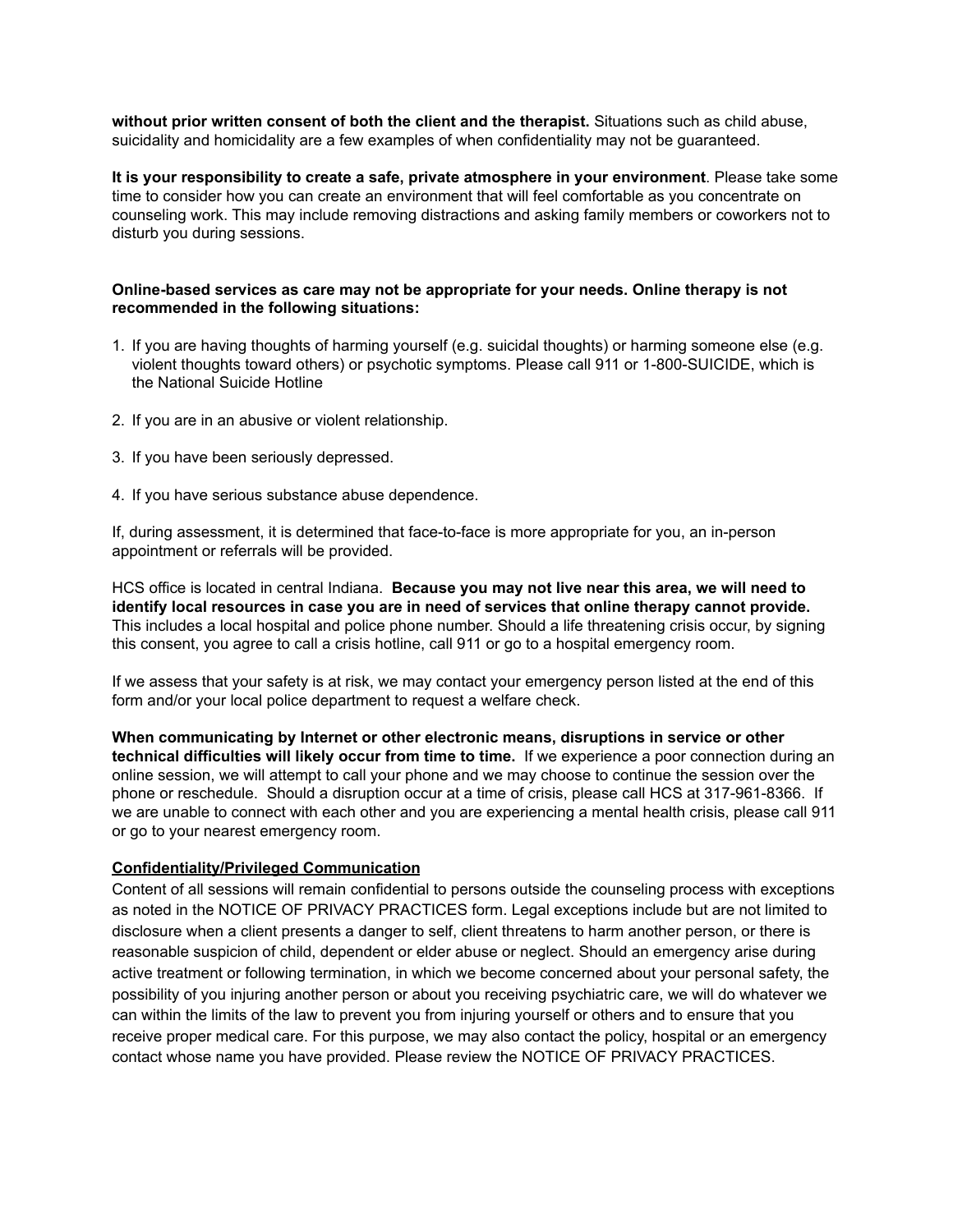Should a family member or other significant person participate with you in treatment, a proper signed release will be obtained.

Client files are stored through an encrypted and secure online electronic medical records system that implements all required components to ensure HIPAA compliance.

# **Litigation Limitation**

Due to the fact that therapeutic process often involves making a full disclosure with regard to matters which may be confidential in nature, it is agreed that should there be legal proceedings (such as, but not limited to divorce and custody disputes, injuries, lawsuits, etc.) neither you (client) nor your attorney, nor anyone else acting on your behalf will call on your counselor or any employee at Hope Counseling Solutions, Inc. to testify in court or at any other proceeding, nor will a disclosure of the psychotherapy records be requested.

# **Contacting Us**

Due to the nature of this business, we are often not immediately available by telephone. We will not answer the phone during a session. When we are unavailable, telephone is answered by voicemail. We will make every effort to return your call on the same day, with the exception of weekends and holidays. If you are difficult to reach, please inform us of some times when you will be available. If you are unable to reach us and feel that you cannot wait for a return call, contact your family physician or the nearest emergency room and ask for the counselor or psychiatrist on call.

#### **Social Media and Email Communication**

In order to protect your confidentiality, we do not engage in online social networking with current or previous clients. Please keep in mind that communications via email over the internet are not secure. To better ensure the protection of your protected health information (PHI), Hope Counseling Solutions, Inc. will utilize a patient portal through an electronic health records system as well as a secure HIPPA compliant email application that uses secure channels to send emails. As technology is ever-changing, please be mindful of use of any communication other than the patient portal mail function.

#### **Emergencies**

Hope Counseling Solutions, Inc. is a private practice providing outpatient services and does **not** provide 24-hour emergency services. If you feel that you are in crisis, DIAL 911 or go directly to the nearest medical or psychiatric hospital.

#### **Interruption in Treatment**

Occasionally there will be interruptions in therapy due to vacation, illness, or personal reasons of the therapist. For planned interruption, you will be notified as far in advance as possible. For unplanned interruption, Hope Counseling Solutions, Inc. will notify you as soon as possible and arrange for rescheduling, or, if extended interruption will be necessary, information will be provided for a contact with whom you may meet in the event of an emergency.

#### **Client Responsibilities**

Clients agree to make a good-faith effort at participation and engagement in the therapy as an opportunity for personal growth. You may be asked to complete assignments between sessions. It is vital that you inform your counselor of other professional helping relationships that exist and both providers must be aware of your care, so that the therapeutic process is not disrupted. All care providers must agree to such an arrangement.